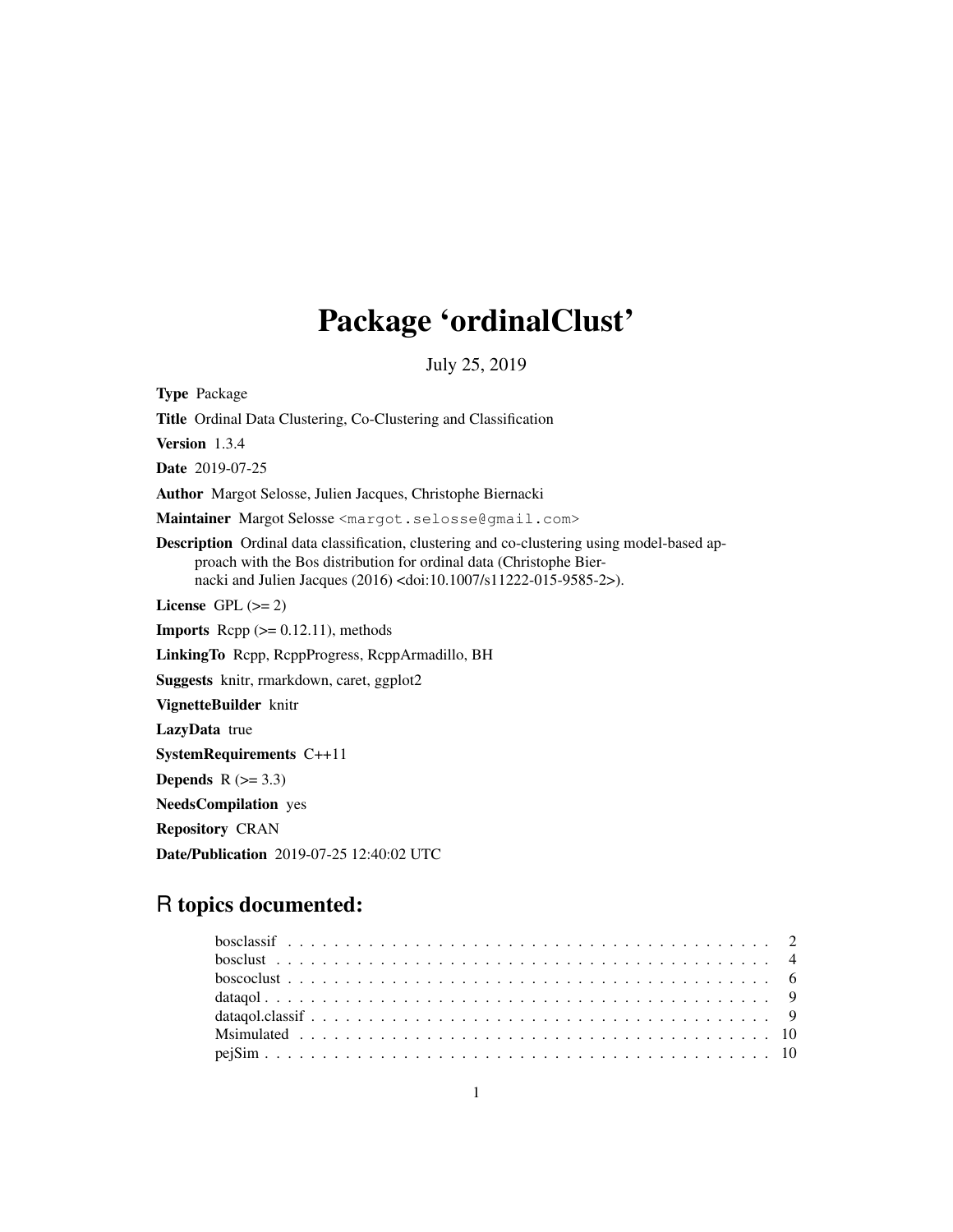#### 2 bosclassif

bosclassif *Function to perform a classification*

## Description

This function performs a classification on a dataset with features of the ordinal kind, and a label variable of the integer type (1,2,...,kr). The classification function proposes two classification models. The first one, (chosen by the argument  $kc=0$ ), is a multivariate BOS model assuming that, conditionally on the class of the observations, the feature are independent. The second model is a parsimonious version of the first model. Parcimony is introduced by grouping the features into clusters (as in co-clustering) and assuming that the features of a cluster have a common distribution. If the data contains ordinal features with D different numbers of levels, the data is going to be seen as D matrices of ordinal data.

#### Usage

```
bosclassif(x, y, idx_list=c(1), kr, kc=0, init, nbSEM, nbSEMburn,
          nbindmini, m=0, percentRandomB=0)
```
#### Arguments

| $\mathsf{x}$   | Matrix made of ordinal data, of dimension N*J tot. The features with same num-<br>bers of levels must be placed side by side. The missing values should be coded<br>as NA.                          |
|----------------|-----------------------------------------------------------------------------------------------------------------------------------------------------------------------------------------------------|
| y              | Vector of length N. It should represent the classes corresponding to each row of<br>x. Must be labelled with integers $(1,2,,kr)$ .                                                                 |
| idx list       | Vector of length D. This argument is useful when variables have different num-<br>bers of levels. Element d should indicate where the variables with number of<br>levels $m[d]$ begins in matrix x. |
| kr             | Number of row classes.                                                                                                                                                                              |
| kc             | Vector of length D. d^th element indicates the number of column clusters. Set<br>to 0 to choose a classical multivariate BOS model.                                                                 |
| m              | Vector of length D. d^th element defines the ordinal data's number of levels.                                                                                                                       |
| nbSEM          | Number of SEM-Gibbs iterations realized to estimate parameters.                                                                                                                                     |
| nbSEMburn      | Number of SEM-Gibbs burning iterations for estimating parameters. This pa-<br>rameter must be inferior to nbSEM.                                                                                    |
| nbindmini      | Minimum number of cells belonging to a block.                                                                                                                                                       |
| init           | String that indicates the kind of initialisation. Must be one of th following words<br>: "kmeans", "random" or "randomBurnin".                                                                      |
| percentRandomB |                                                                                                                                                                                                     |
|                | Vector of length 1. Indicates the percentage of resampling when init is equal to<br>"randomBurnin".                                                                                                 |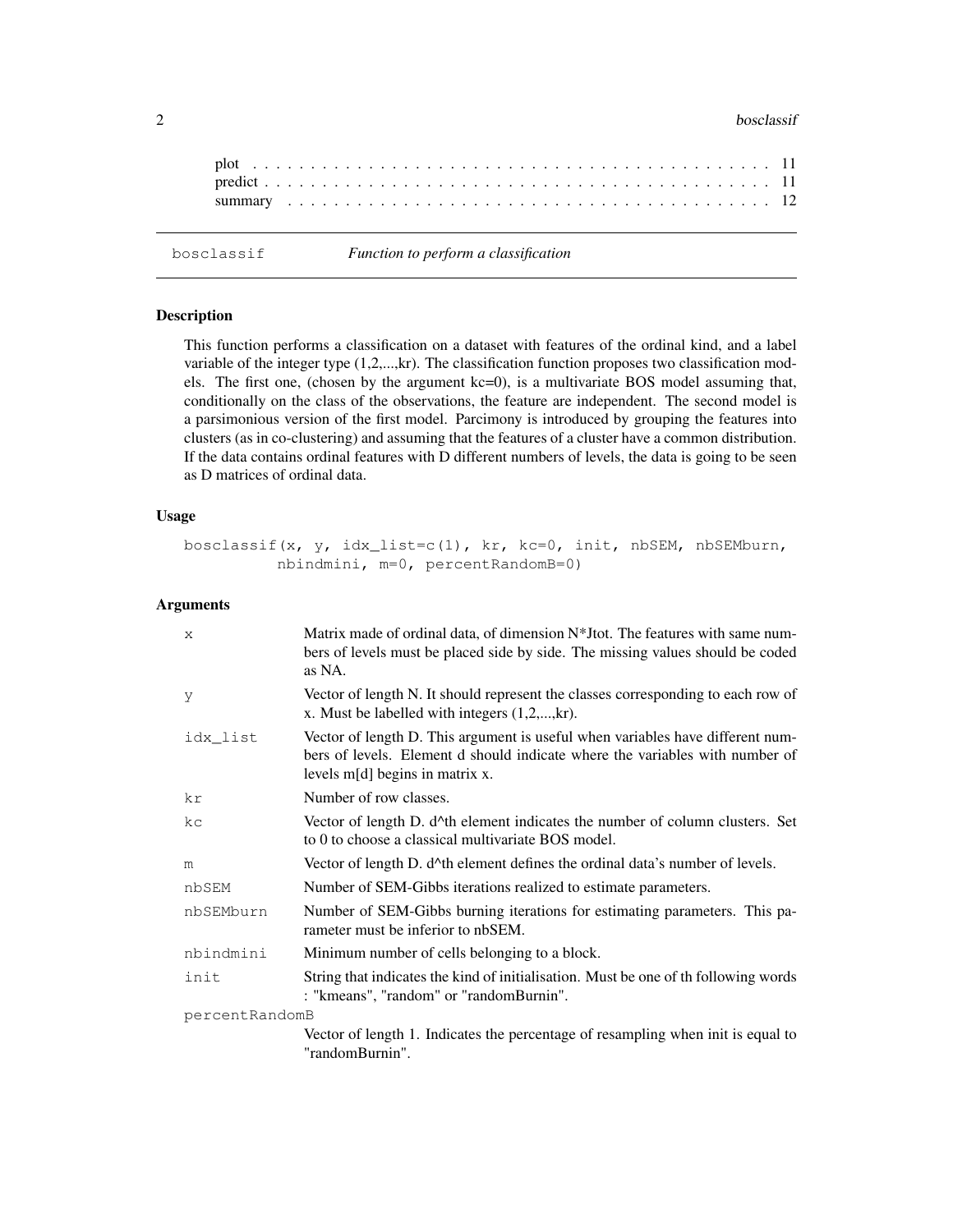#### bosclassif 3

## Value

Return an object. The slots are:

| 0zr                             | Vector of length N with resulting row partitions.                                                                                      |
|---------------------------------|----------------------------------------------------------------------------------------------------------------------------------------|
| QZC                             | List of length D. $d^{\wedge}$ th item is a vector of length J[d] representing the columns<br>partitions for the group of variables d. |
| ₫J                              | Vector of length D. $d^{\wedge}$ th item represents the number of columns for $d^{\wedge}$ th group<br>of variables.                   |
| @W                              | List of length D. Item d is a matrix of dimension $J*kc[d]$ such that $W[j,h]=1$ if j<br>belongs to cluster h.                         |
| @V                              | Matrix of dimension $N^*$ kr such that V[i,g]=1 if i belongs to cluster g.                                                             |
| @icl                            | ICL value for co-clustering.                                                                                                           |
| @kr                             | Number of row classes.                                                                                                                 |
| <b>@name</b><br>@number_distrib | Name of the result.                                                                                                                    |
|                                 | Number of groups of variables.                                                                                                         |
| @pi                             | Vector of length kr. Row mixing proportions.                                                                                           |
| @rho                            | List of length D. $d^{\wedge}$ th item represents the column mixing proportion for $d^{\wedge}$ th<br>group of variables.              |
| <b>@dlist</b>                   | List of length d. d^th item represents the indexes of group of variables d.                                                            |
| $Q$ $k$ $C$                     | Vector of length D. d^th element represents the number of clusters column H for<br>d^th group of variables.                            |
| Qm                              | Vector of length D. d^th element represents the number of levels of d^th group<br>of variables.                                        |
| @nbSEM                          | Number of SEM-Gibbs algorithm iteration.                                                                                               |
| <b>@params</b>                  | List of length D. d^th item represents the blocks paramaters for group of vari-<br>ables d.                                            |
| @xhat                           | List of length D. d^th item represents the d^th group of variables dataset, with<br>missing values completed.                          |

## Author(s)

Margot Selosse, Julien Jacques, Christophe Biernacki.

## Examples

```
# loading the real dataset
data("dataqol.classif")
set.seed(5)
# loading the ordinal data
M <- as.matrix(dataqol.classif[,2:29])
```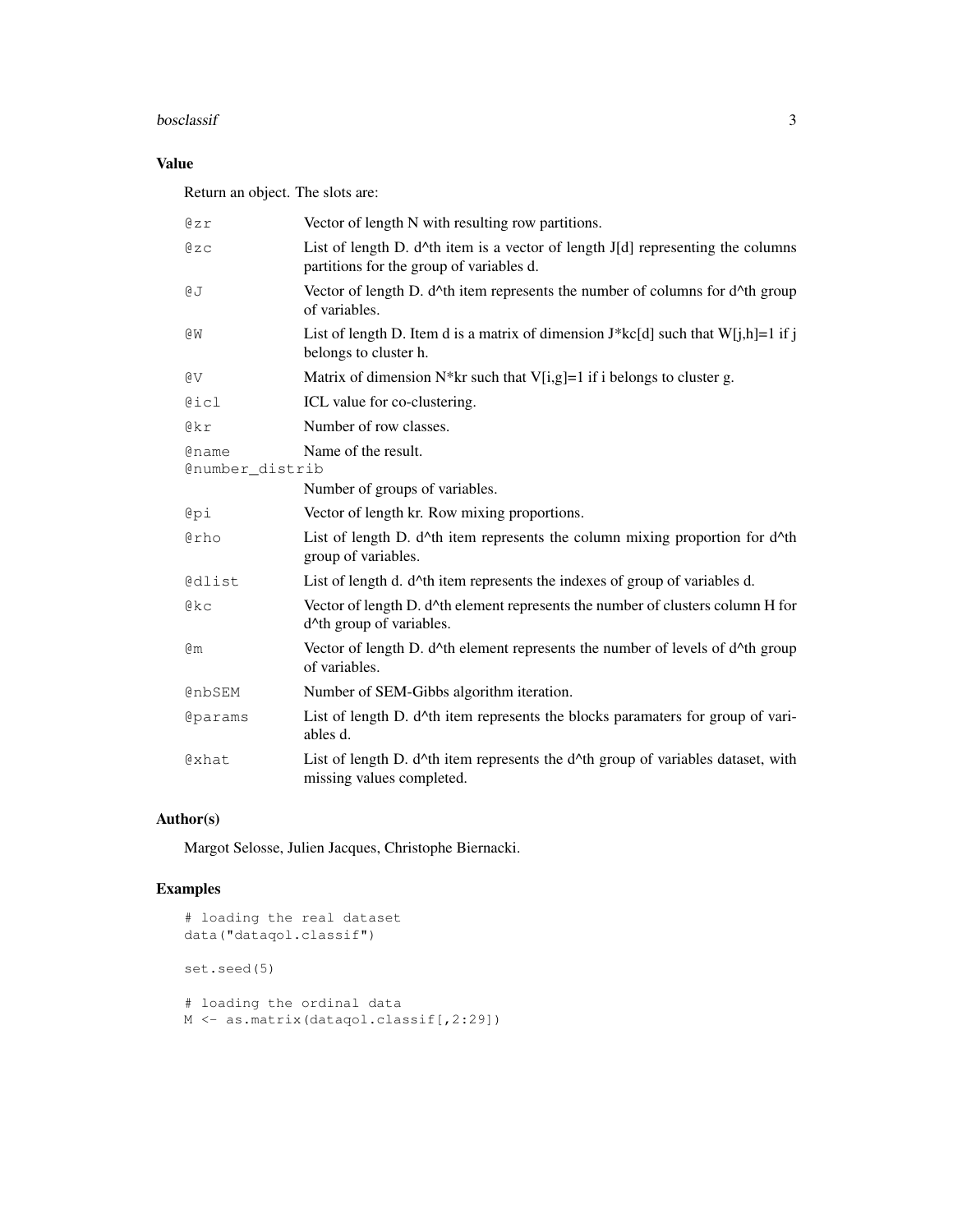```
4 bosclust 24 bosclust 2012 bosclust 2012 bosclust 2012 bosclust 2012 bosclust 2012 bosclust 2012 bosclust 201
```

```
# creating the classes values
y <- as.vector(dataqol.classif$death)
# sampling datasets for training and to predict
nb.sample <- ceiling(nrow(M)*2/3)
sample.train <- sample(1:nrow(M), nb.sample, replace=FALSE)
M.train <- M[sample.train,]
M.validation <- M[-sample.train,]
nb.missing.validation <- length(which(M.validation==0))
m \leftarrow c(4)M.validation[which(M.validation==0)] <- sample(1:m, nb.missing.validation,replace=TRUE)
y.train <- y[sample.train]
y.validation <- y[-sample.train]
# configuration for SEM algorithm
nbSEM=50
nbSEMburn=40
nbindmini=1
init="kmeans"
# number of classes to predict
kr \leftarrow 2# different kc to test with cross-validation
kcol < -1res <- bosclassif(x=M.train,y=y.train,kr=kr,kc=kcol,m=m,
                  nbSEM=nbSEM,nbSEMburn=nbSEMburn,
                  nbindmini=nbindmini,init=init)
predictions <- predict(res, M.validation)
```
bosclust *Function to perform a clustering*

## Description

This function performs a clustering on ordinal data by using the multiple latent block model (cf references for further details). It allows the user to define D groups of variables that have different number of levels. A BOS distribution is used, and the parameters inference is realized with an SEM-Gbbs algorithm.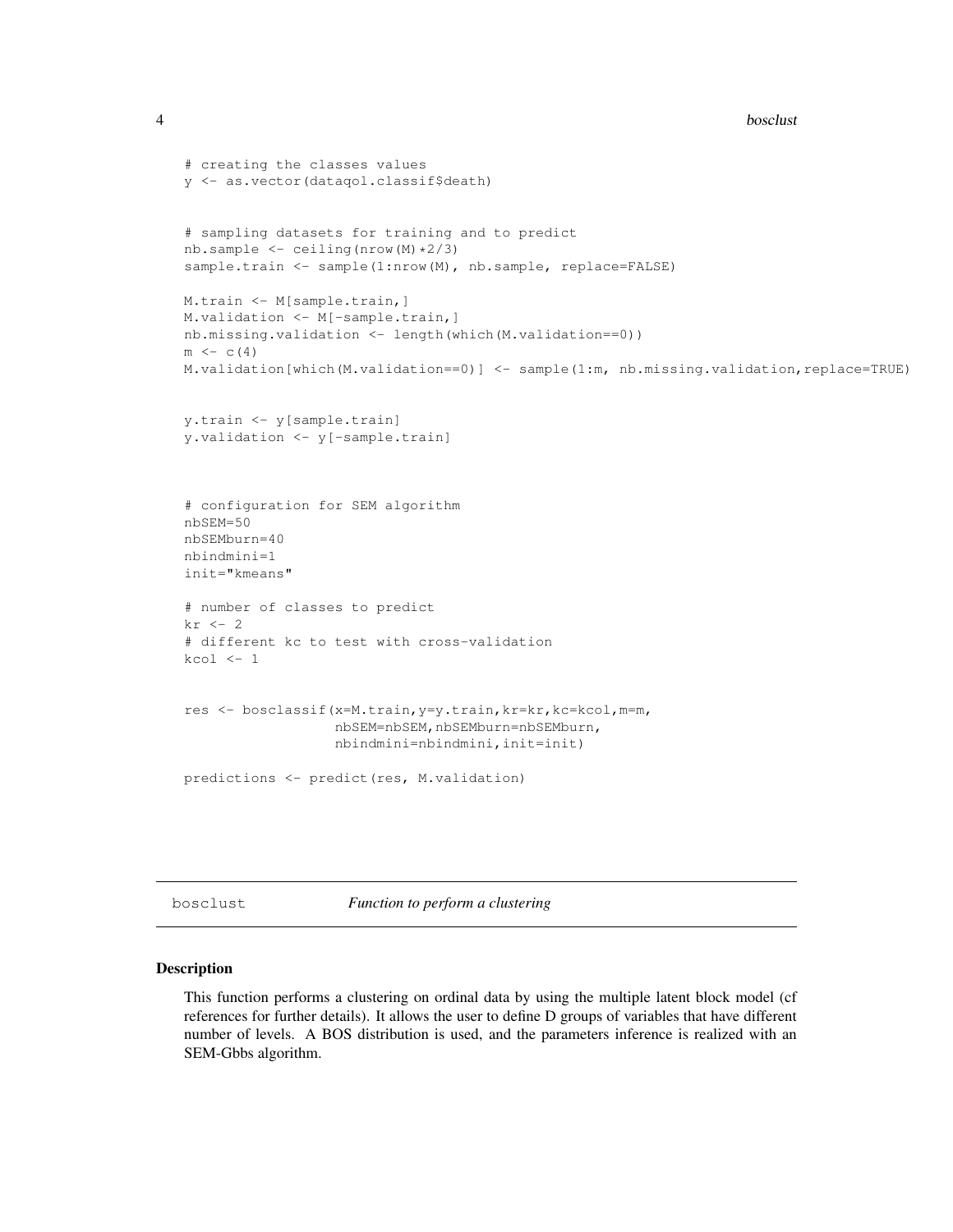#### bosclust 5 and 5 and 5 and 5 and 5 and 5 and 5 and 5 and 5 and 5 and 5 and 5 and 5 and 5 and 5 and 5 and 5 and 5 and 5 and 5 and 5 and 5 and 5 and 5 and 5 and 5 and 5 and 5 and 5 and 5 and 5 and 5 and 5 and 5 and 5 and 5 a

## Usage

```
bosclust(x, idx_list=c(1), kr, init, nbSEM, nbSEMburn,
        nbindmini, m=0, percentRandomB=0)
```
## Arguments

| $\mathsf{x}$   | Matrix made of ordinal data, of dimension N*J tot. The features with same num-<br>bers of levels must be placed side by side. The missing values should be coded<br>as NA.                          |
|----------------|-----------------------------------------------------------------------------------------------------------------------------------------------------------------------------------------------------|
| idx list       | Vector of length D. This argument is useful when variables have different num-<br>bers of levels. Element d should indicate where the variables with number of<br>levels $m[d]$ begins in matrix x. |
| kr             | Number of row clusters.                                                                                                                                                                             |
| m              | Vector of length D. d <sup>*</sup> th element defines the ordinal data's number of levels.                                                                                                          |
| nbSEM          | Number of SEM-Gibbs iterations realized to estimate parameters.                                                                                                                                     |
| nbSEMburn      | Number of SEM-Gibbs burning iterations for estimating parameters. This pa-<br>rameter must be inferior to nbSEM.                                                                                    |
| nbindmini      | Minimum number of cells belonging to a block.                                                                                                                                                       |
| init           | String that indicates the kind of initialisation. Must be one of the following words<br>: "kmeans", "random" or "randomBurnin".                                                                     |
| percentRandomB |                                                                                                                                                                                                     |
|                | Vector of length 1. Indicates the percentage of resampling when init is equal to<br>"randomBurnin".                                                                                                 |

## Value

| @V                    | Matrix of dimension N*kr such that V[i,g]=1 if i belongs to cluster g.                                                              |
|-----------------------|-------------------------------------------------------------------------------------------------------------------------------------|
| 0zr                   | Vector of length N with resulting row partitions.                                                                                   |
| @pi                   | Vector of length kr. Row mixing proportions.                                                                                        |
| @m                    | Vector of length D. $d^{\wedge}$ th element represents the number of levels of $d^{\wedge}$ th group<br>of variables.               |
| @icl                  | ICL value for clustering.                                                                                                           |
| <b>@name</b>          | Name of the result.                                                                                                                 |
| <i><b>@params</b></i> | List of length D. $d^{\wedge}$ th item stores the resulting position and precision parameters<br>mu and pi.                         |
|                       | Oparamschain List of length nbSEMburn. For each iteration of the SEM-Gibbs algorithm, the<br>parameters of the blocks are stored.   |
| @xhat                 | List of length D. $d^{\wedge}$ th item represents the $d^{\wedge}$ th group of variables dataset, with<br>missing values completed. |
| Gzrchain              | Matrix of dimension nbSEM <sup>*</sup> N. Row i represents the row cluster partitions at<br>iteration <i>i</i> .                    |
| Cpichain              | List of length nbSEM. Item i is a vector of length kr which contains the row<br>mixing proportions at iteration i.                  |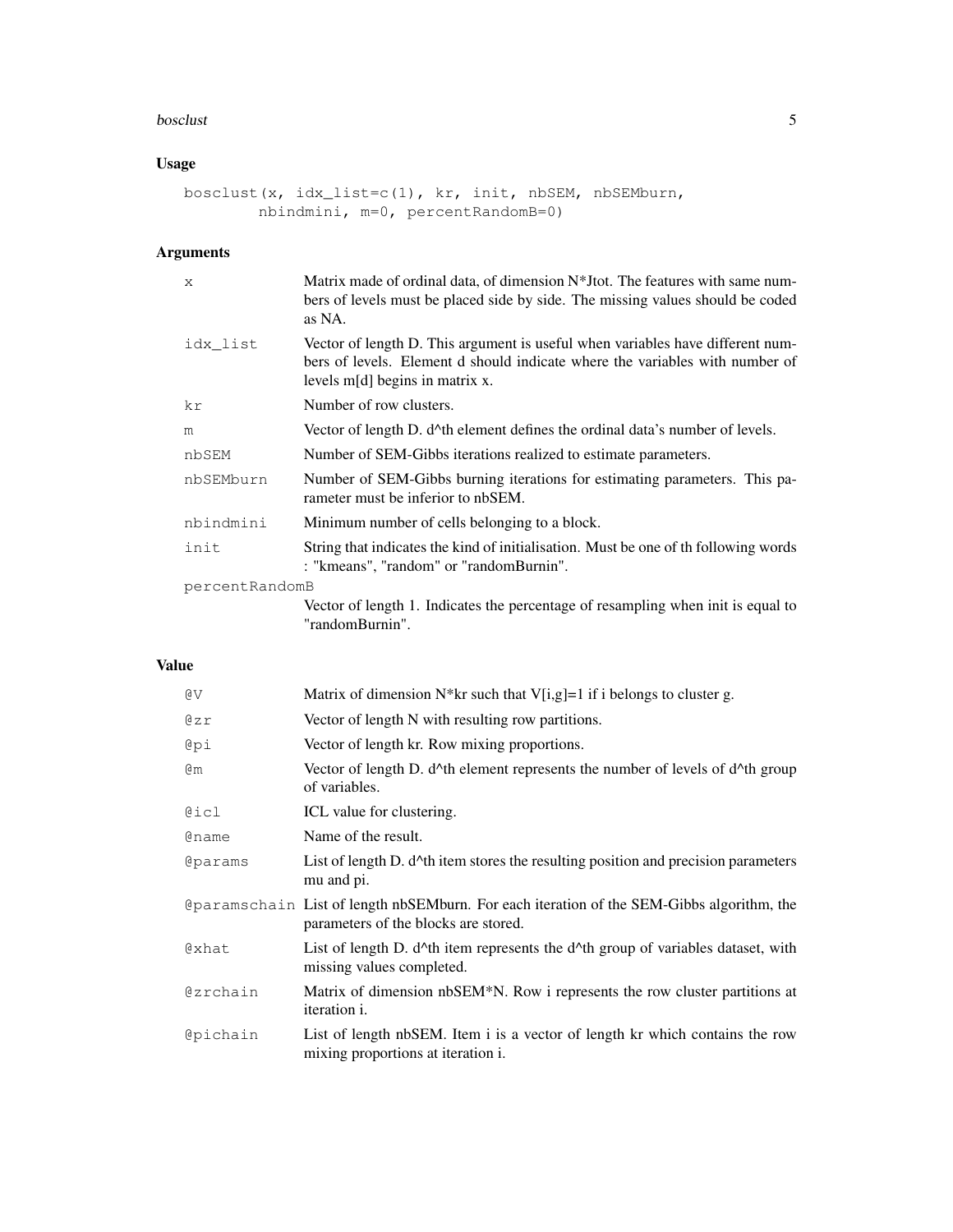**6** boscoclust the contract of the contract of the contract of the contract of the contract of the contract of the contract of the contract of the contract of the contract of the contract of the contract of the contract of

## Author(s)

Margot Selosse, Julien Jacques, Christophe Biernacki.

## Examples

```
library(ordinalClust)
data("dataqol")
set.seed(5)
# loading the ordinal data
M <- as.matrix(dataqol[,2:29])
m = 4krow = 4nbSEM=50
nbSEMburn=40
nbindmini=2
init = "random"
object <- bosclust(x=M,kr=krow, m=m, nbSEM=nbSEM,
    nbSEMburn=nbSEMburn, nbindmini=nbindmini, init=init)
```
boscoclust *Function to perform a co-clustering*

#### Description

This function performs a co-clustering on ordinal data by using the latent block model (cf references for further details). A BOS distribution is used, and the parameters inference is realized with an SEM-Gbbs algorithm.

#### Usage

```
boscoclust(x=matrix(0,nrow=1,ncol=1), idx_list=c(1), kr, kc, init, nbSEM, nbSEMburn
          nbRepeat=1, nbindmini, m=0, percentRandomB=0)
```
#### Arguments

x Matrix made of ordinal data, of dimension N\*Jtot. The features with same numbers of levels must be placed side by side. The missing values should be coded as NA.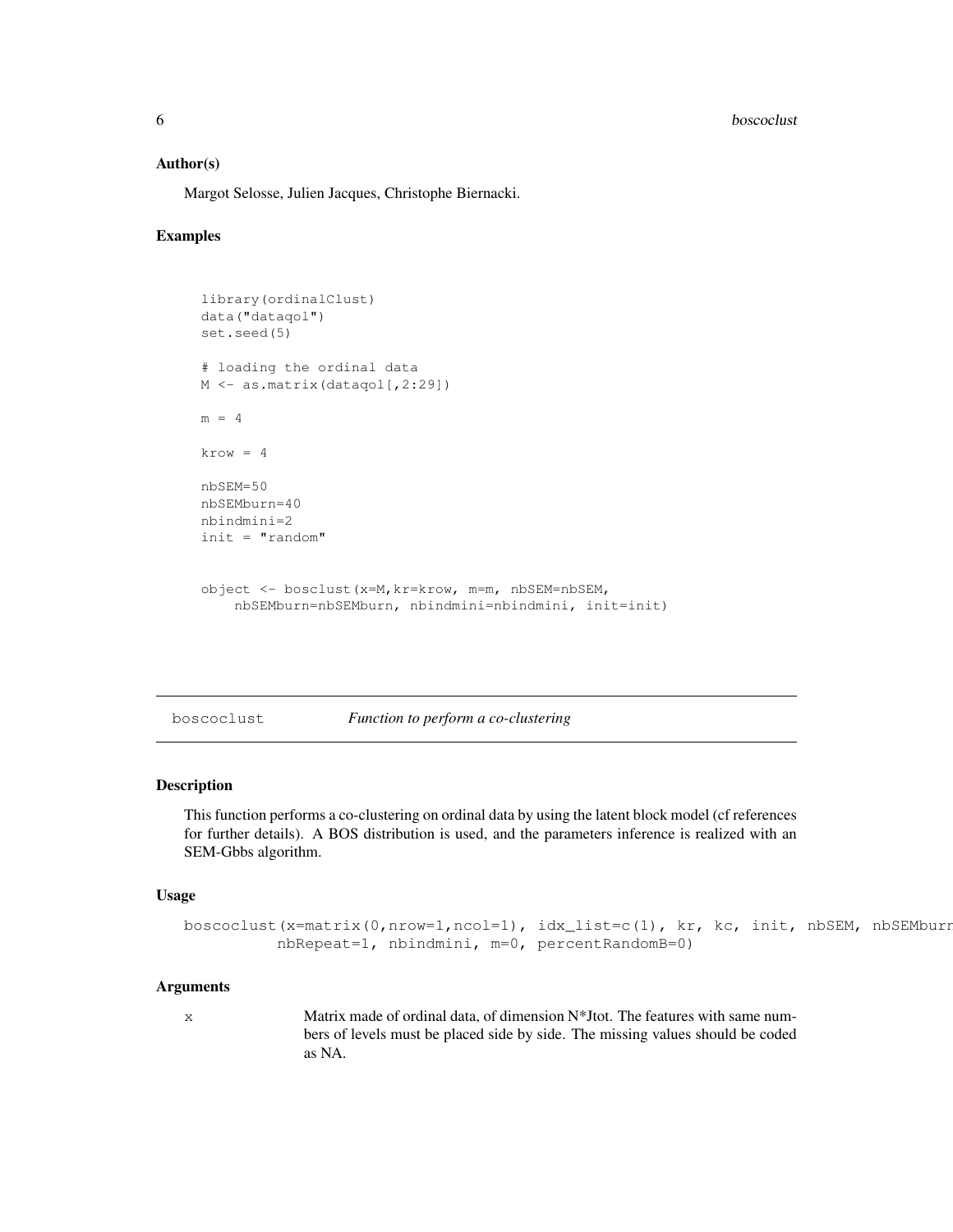## boscoclust 7

| idx list       | Vector of length D. This argument is useful when variables have different num-<br>bers of levels. Element d should indicate where the variables with number of<br>levels $m[d]$ begins in matrix x. |
|----------------|-----------------------------------------------------------------------------------------------------------------------------------------------------------------------------------------------------|
| kr             | Number of row classes.                                                                                                                                                                              |
| kc             | Vector of length D. d <sup>*</sup> th element indicates the number of column clusters. Set<br>to 0 to choose a classical multivariate BOS model.                                                    |
| m              | Vector of length D. $d^{\wedge}$ th element defines the ordinal data's number of levels.                                                                                                            |
| nbSEM          | Number of SEM-Gibbs iterations realized to estimate parameters.                                                                                                                                     |
| nbSEMburn      | Number of SEM-Gibbs burning iterations for estimating parameters. This pa-<br>rameter must be inferior to nbSEM.                                                                                    |
| nbRepeat       | Number of times sampling on rows and on colums will be done at each SEM-<br>Gibbs iteration.                                                                                                        |
| nbindmini      | Minimum number of cells belonging to a block.                                                                                                                                                       |
| init           | String that indicates the kind of initialisation. Must be one of the following words<br>: "kmeans", "random" or "randomBurnin".                                                                     |
| percentRandomB |                                                                                                                                                                                                     |
|                | Vector of length 2. Indicates the percentage of resampling when init is equal to<br>"randomBurnin".                                                                                                 |

## Value

| @V              | Matrix of dimension $N^*$ kr such that V[i,g]=1 if i belongs to cluster g.                                                                                     |
|-----------------|----------------------------------------------------------------------------------------------------------------------------------------------------------------|
| @icl            | ICL value for co-clustering.                                                                                                                                   |
| <b>@name</b>    |                                                                                                                                                                |
|                 | Oparamschain List of length nbSEMburn. For each iteration of the SEM-Gibbs algorithm, the<br>parameters of the blocks are stored.                              |
| <b>@pichain</b> | List of length nbSEM. Item i is a vector of length kr which contains the row<br>mixing proportions at iteration i.                                             |
| @rhochain       | List of length nbSEM. Item i is a list of length D whose d <sup>*</sup> th contains the column<br>mixing proportions of groups of variables d, at iteration i. |
| @zC             | List of length D. $d^{\wedge}$ th item is a vector of length J[d] representing the columns<br>partitions for the group of variables d.                         |
| @zr             | Vector of length N with resulting row partitions.                                                                                                              |
| ΘM              | List of length D. Item d is a matrix of dimension $J*kc[d]$ such that $W[j,h]=1$ if j<br>belongs to cluster h.                                                 |
| @m              | Vector of length D. d^th element represents the number of levels of d^th group<br>of variables.                                                                |
| <b>@params</b>  | List of length D. d^th item represents the blocks paramaters for group of vari-<br>ables d.                                                                    |
| @pi             | Vector of length kr. Row mixing proportions.                                                                                                                   |
| <b>@rho</b>     | List of length D. $d^{\text{A}}$ th item represents the column mixing proportion for $d^{\text{A}}$ th<br>group of variables.                                  |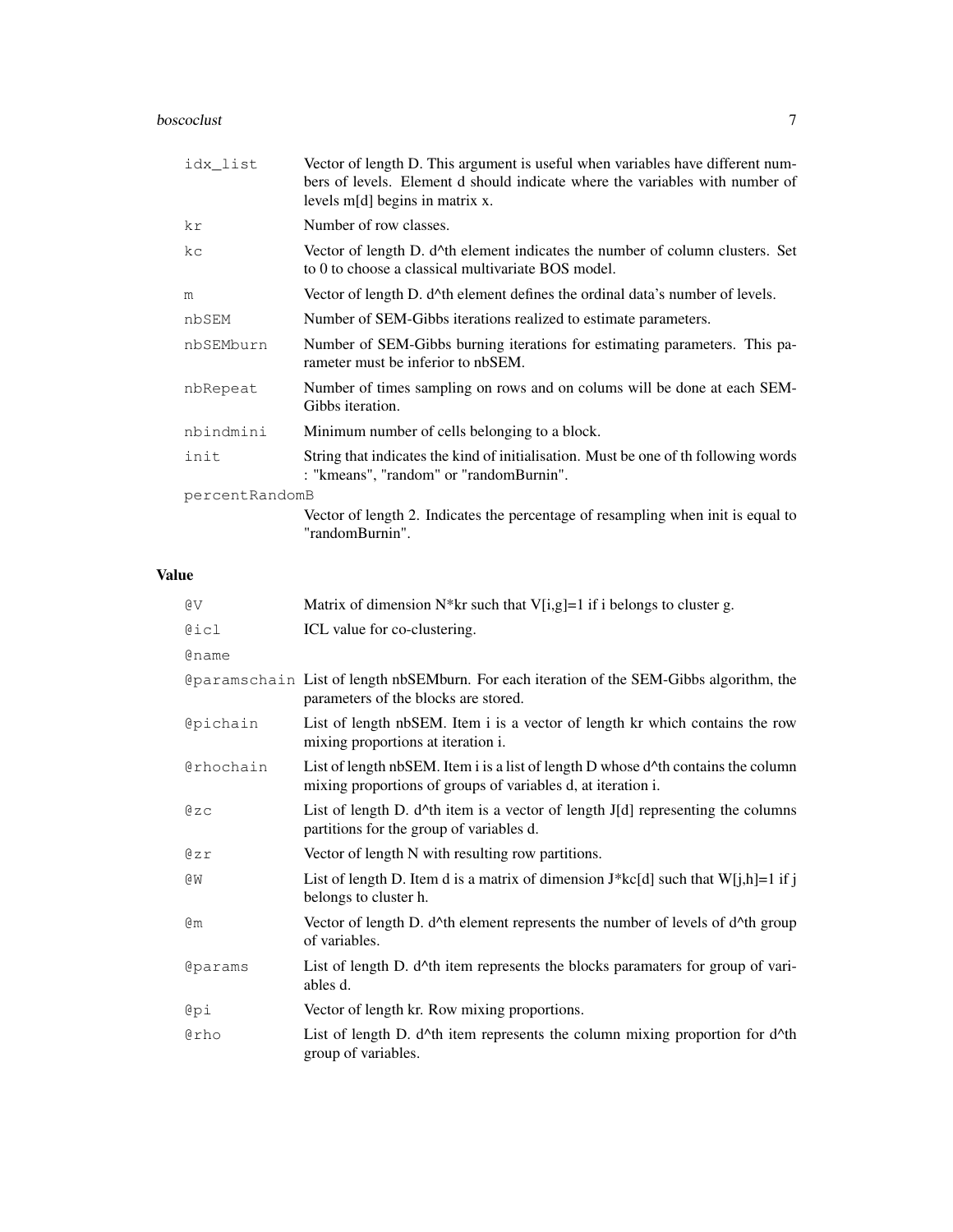| @xhat    | List of length D. $d^{\wedge}$ th item represents the $d^{\wedge}$ th group of variables dataset, with<br>missing values completed. |
|----------|-------------------------------------------------------------------------------------------------------------------------------------|
| @zrchain | Matrix of dimension nbSEM*N. Row i represents the row cluster partitions at<br><i>iteration i.</i>                                  |
| @zrchain | List of length D. Item d is a matrix of dimension $nbSEM*J[d]$ . Row i represents<br>the column cluster partitions at iteration i.  |

## Author(s)

Margot Selosse, Julien Jacques, Christophe Biernacki.

## Examples

```
library(ordinalClust)
# loading the real dataset
data("dataqol")
set.seed(5)
# loading the ordinal data
M <- as.matrix(dataqol[,2:29])
# defining different number of categories:
m=4# defining number of row and column clusters
krow = 5kcol = 4# configuration for the inference
nbSEM=50
nbSEMburn=40
nbindmini=2
init = "kmeans"
# Co-clustering execution
object <- boscoclust(x=M,kr=krow,kc=kcol,m=m,nbSEM=nbSEM,
          nbSEMburn=nbSEMburn, nbindmini=nbindmini, init=init)
```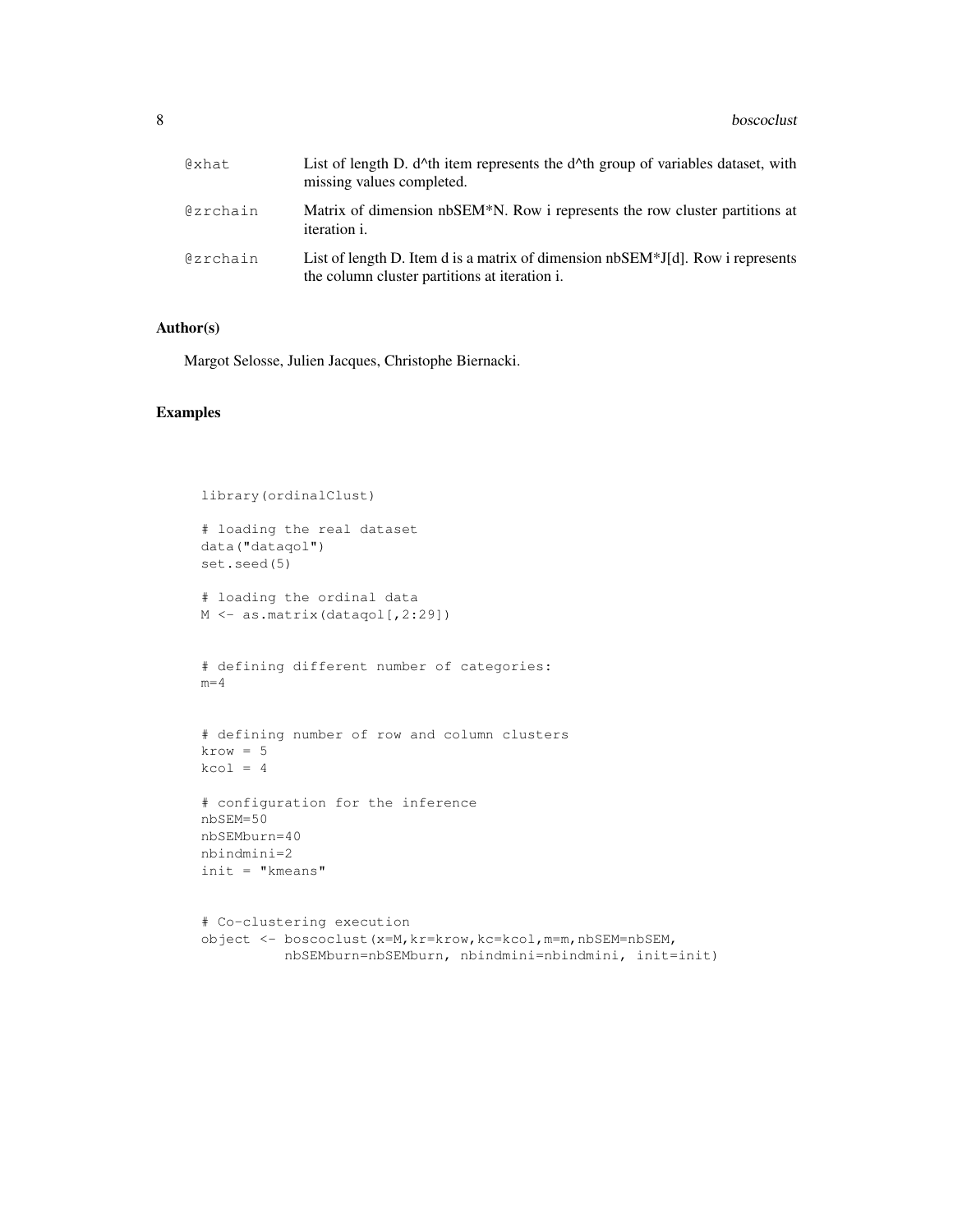## Description

This dataset contains the responses of 121 patients to 30 questions about their quality of life.

## Usage

dataqol

## Format

A dataframe with 121 lines and 31 columns. A line represents a patient and a column are information about the patients

Id patient Id

q1-q28 responses to 28 questions with number of levels equals to 4

q29-q30 responses to 22 questions with number of levels equals to 7

## Source

The table was determined based on data associated with the package available on: https:// cran.r-project.org/package=QoLR

dataqol.classif *Questionnaires Responses Of Patients Affected By Breast Cancer*

## Description

This dataset contains the responses of 40 patients to 30 questions about their quality of life. Furthermore, a variable indicates if the patient survived from the disease.

## Usage

dataqol.classif

#### Format

A dataframe with 40 lines and 32 columns. A line represents a patient and a column are information about the patients

Id patient Id q1-q28 responses to 28 questions with number of levels equals to 4 q29-q30 responses to 22 questions with number of levels equals to 7 death if the patient survived  $(1)$  or not  $(2)$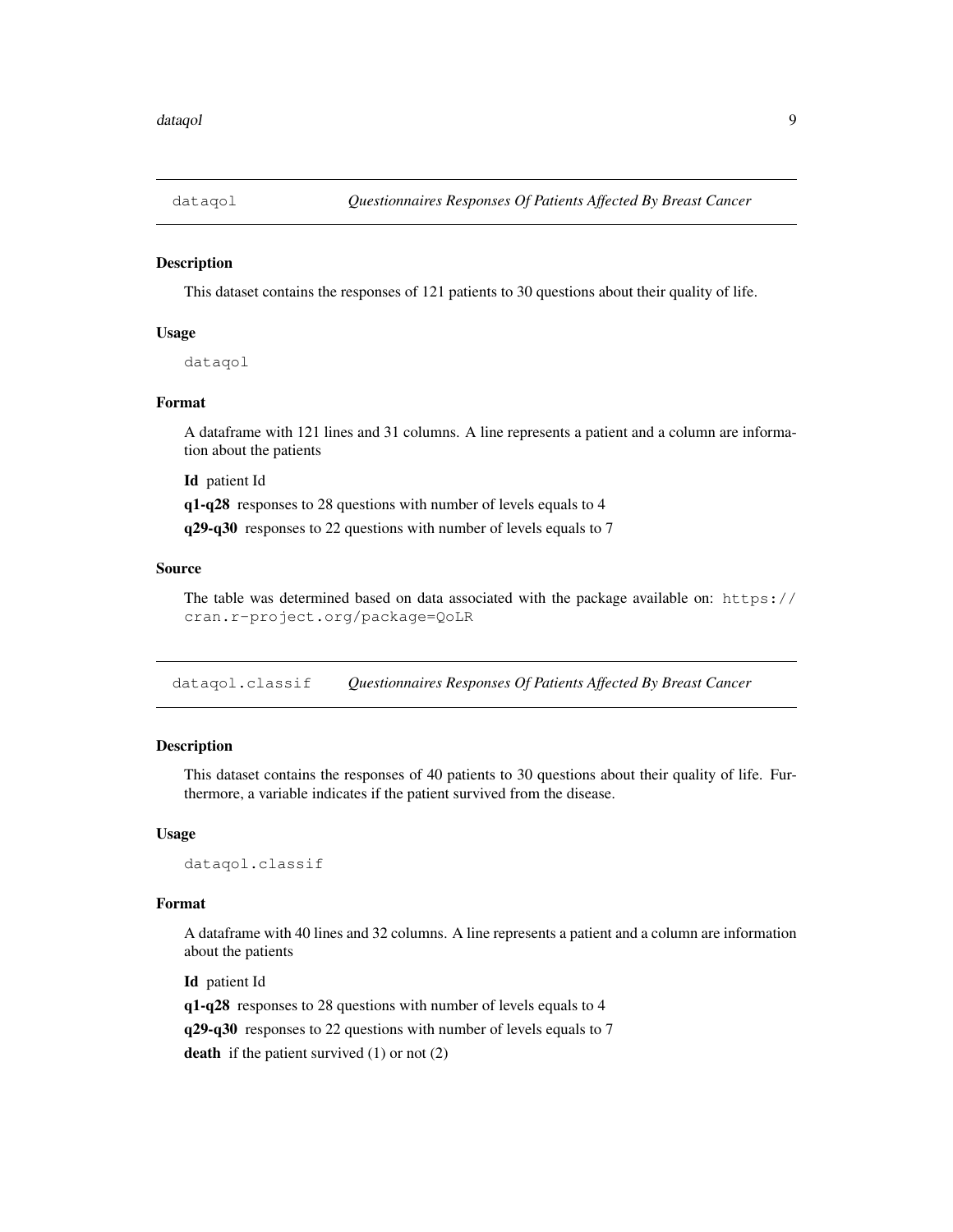## Source

The table was determined based on data associated with the package available on:  $https://$ cran.r-project.org/package=QoLR

Msimulated *Matrix of simulated ordinal data*

## Description

This is a toy dataset for running simple examples.

#### Usage

Msimulated

#### Format

An ordinal data matrix with 60 lines and 50 columns. Number of levels is equal to 3. 4 blocks are simulated with (mu,pi) parameters equal to  $(3,0.5)$ ,  $(2,0.7)$ ,  $(1,0.8)$  and  $(2,0.6)$ .

pejSim *pejSim*

## Description

This function computes the probabiltiy for a level ej to be sampled from a BOS distribution of parameters (mu,pi), with a number of levels equals to m. Can be used to generate data wth BOS distribution.

#### Usage

pejSim(ej,m,mu,p)

#### Arguments

| еi | levels to be sampled               |
|----|------------------------------------|
| m  | Number of levels.                  |
| mu | mu parameter for BOS distribution. |
| P  | pi parameter for BOS distribution. |

## Value

Return the probabiltiy of ej to be sampled from a BOS distribution of parameters (mu,pi), with a number of levels equals to m.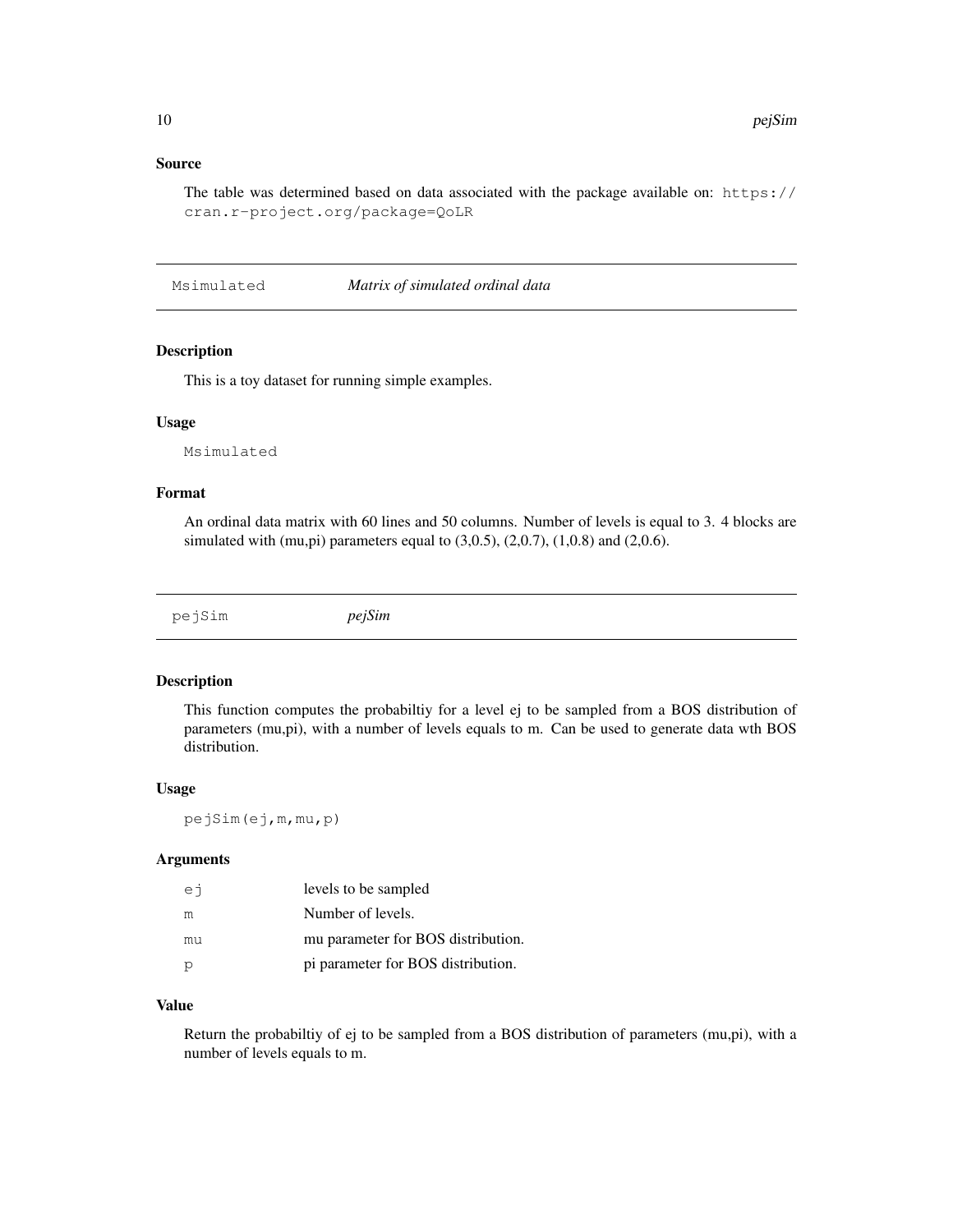plot the state of the state of the state of the state of the state of the state of the state of the state of the state of the state of the state of the state of the state of the state of the state of the state of the state

## Author(s)

Margot Selosse, Julien Jacques, Christophe Biernacki.

## Examples

```
library(ordinalClust)
data("dataqol")
set.seed(5)
m=7nr=10000
mu=5
pi=0.5probaBOS=rep(0,m)
for (im in 1:m) probaBOS[im]=pejSim(im,m,mu,pi)
M \leftarrow sample(1:m,nr,prob = probaBOS, replace=TRUE)
```
plot *~~ Methods for Function* plot *in Package* ordinalClust *~~*

#### Description

Plots the result of a classification, clustering or co-clustering that were performed from the following functions: bosclassif,bosclust,boscoclust.

## Methods

```
signature(object = "ResultClassifOrdinal")
signature(object = "ResultClustOrdinal")
signature(object = "ResultCoclustOrdinal")
```
predict *~~ Methods for Function* predict *in Package* stats *~~*

## Description

~~ Methods for function predict in package stats ~~

#### Methods

signature(object = "ResultClassifOrdinal") Use this method with the result of the function bosclassif, and a new sample to predict the classes.